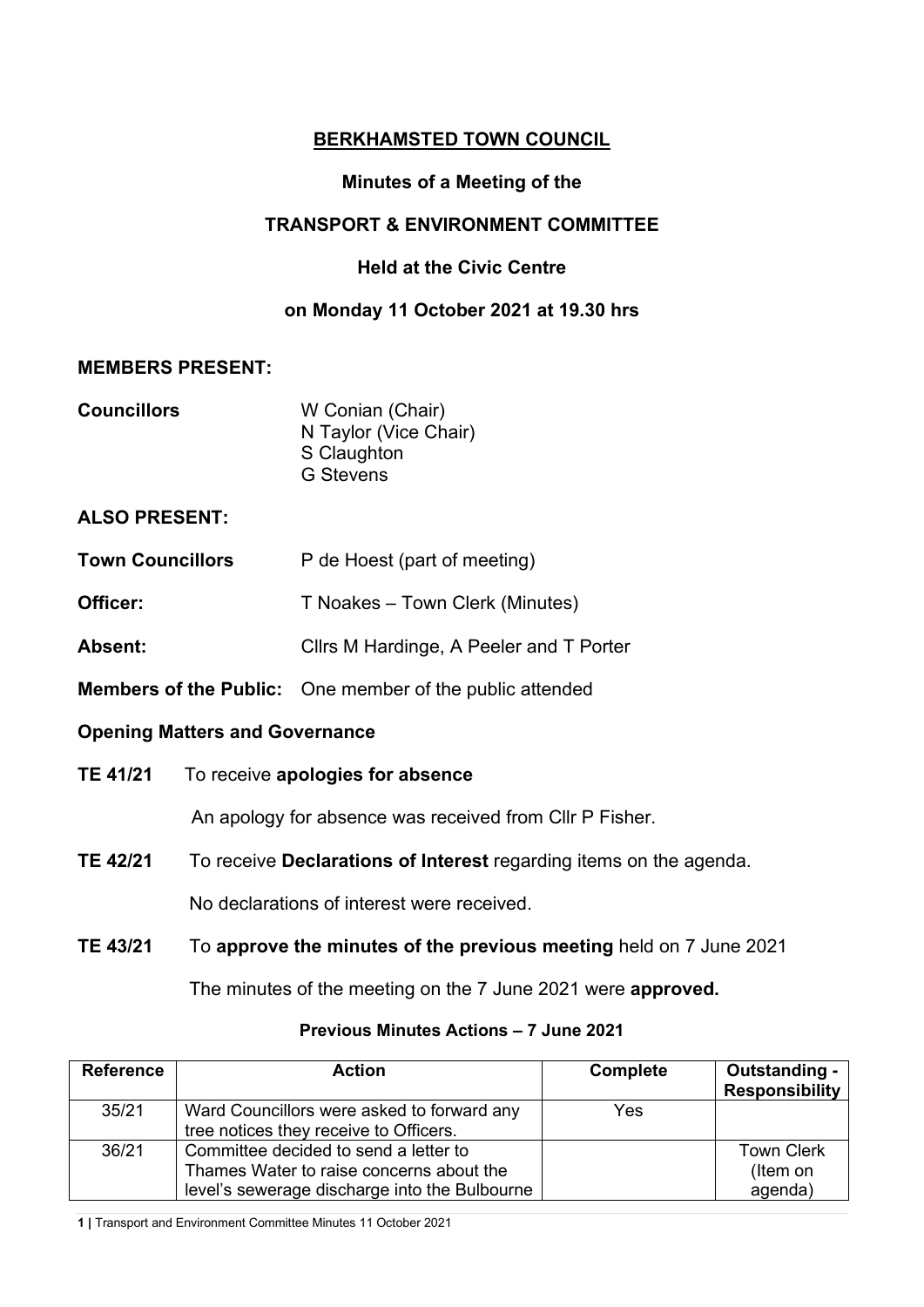| 38/21 | BTC to get involved in the specification of the<br>new playground equipment at Canal Fields. | Yes (Cllr was<br>involved in final |  |
|-------|----------------------------------------------------------------------------------------------|------------------------------------|--|
|       |                                                                                              | stage of process)                  |  |

### **TE 44/21 Chair's Communications**

(i) Berkhamsted Great Big Green Week event 2021.

The Chair thanked the Project Officer and Town Council staff for organising the event. There was a 'wash up' meeting arranged for the following week and output from the meeting would be communicated at the next T&E meeting.

### **Action – Project Officer/Town Clerk**

#### **TE 45/21 Public Participation**

To suspend Standing Orders so that **members of the public might speak.**

#### **TE 46/21 Berkhamsted Castle Trust**

Standing Orders were suspended to enable members of the public to speak.

Mr Peter Matthews gave an update on recent matters from Berkhamsted Castle Trust. Items raised are in the note attached.

In addition to the items already presented, it was to be noted that to date, the depth of topsoil at the Castle had always been thought to be very shallow. Recently English Heritage had confirmed for the record, that it was up to 4 feet deep. This was much deeper than originally thought and might widen the scope of events to be held at the Castle.

Standing Orders were reinstated.

### **TE 45/21** (Cont'd) **Bulbourne River briefing/update**

Standing Orders were suspended to enable members of the public to speak.

Susan Holmes gave a very thorough update about the River Bulbourne and in particular the number of sewerage releases into the river south of Bank Mill. There had been 861 spills into the Bulbourne during 2020. It was noted that some sewerage release conditions were lifted in September 2021 due to a national shortage of chemicals.

Standing Orders were reinstated.

Committee agreed to write a letter to Thames Water to complain about the amount of sewerage being released and to seek information about their plans to prevent this in the future.

**Action – Town Clerk**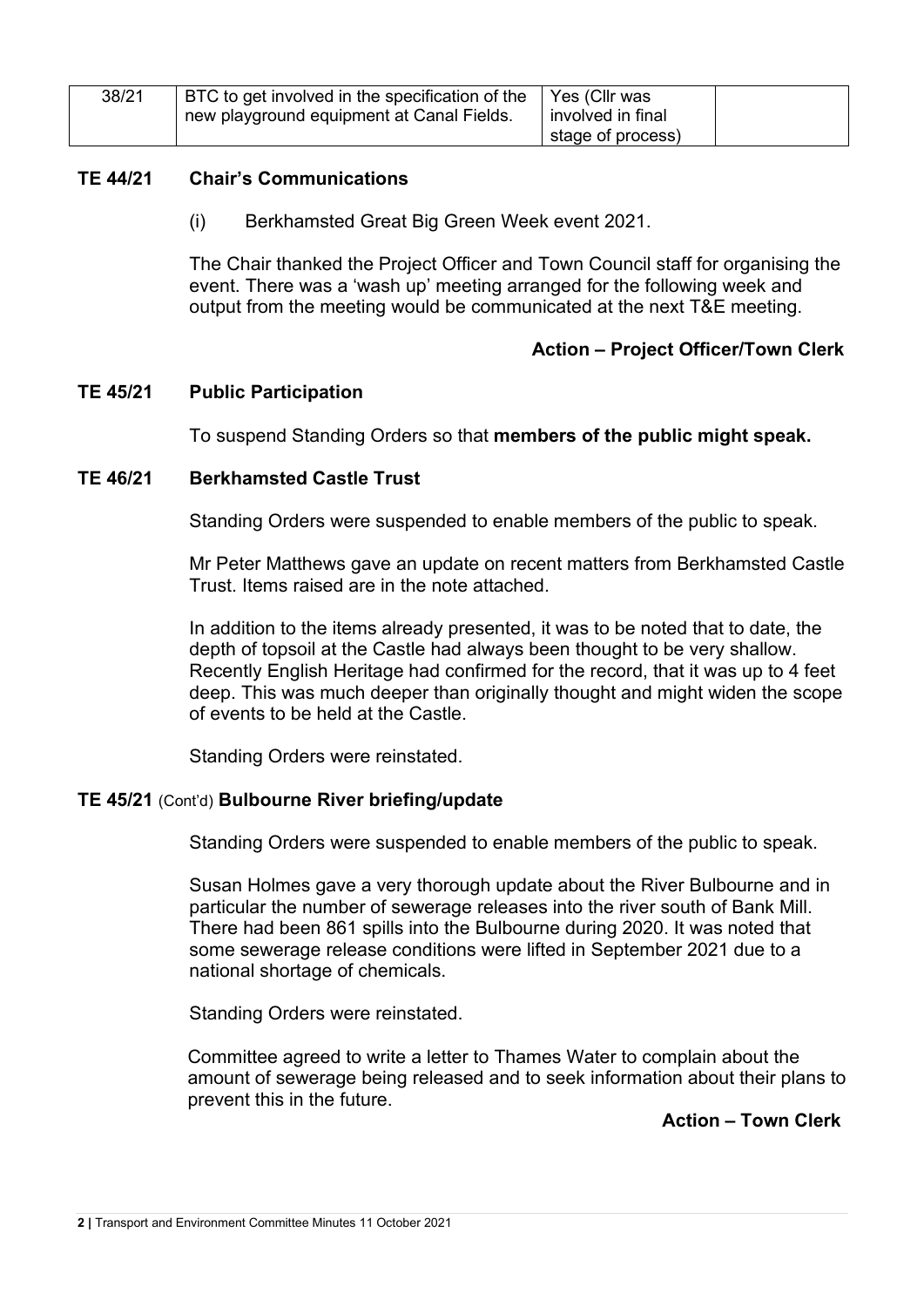### **REPORTS FROM OTHER BODIES**

# **TE 47/21 Hertfordshire County Councillor N Taylor**

- (i) Cllr N Taylor gave an update on HCC matters as follows:
	- Work on White Hill had commenced. It is hoped the road will be reopened this year.
	- Fieldway will have a full gulley clearance and deep clean to improve the runoff of rainwater.
	- Cllr Taylor confirmed that his two areas of focus for the next year would be drainage issues and anti-speeding/traffic calming measures across Berkhamsted.
	- Cllr Taylor gave an overview of the Highways locality budget for 2022/23.

### **TRANSPORT**

# **TE 48/21 Traffic Calming in Berkhamsted**

- (i) Reducing speed limits and SIDs
	- The application for a grant from Hertfordshire PCC for two SIDs was successful. Highways will now carry out a location feasibility survey to confirm if the locations requested by BTC can be allowed. More information will follow.
	- The Kingshill Way/Kings Road traffic lights have recently been rephased, in an attempt to establish priority of the vehicles coming from Kingshill Way into Kings Road over vehicles turning right turn into Shootersway from Kings Road.

### **TE 49/21 Installing additional EV chargers in Berkhamsted - Cllr P de Hoest**

(i) Cllr P de Hoest delivered an update on EV Chargers across Berkhamsted. EV Charging strategy papers had still not been published by DBC/HCC. The Town Clerk was asked to write to Waitrose asking for their plans for EV charging at the Berkhamsted store.

# **Action – Town Clerk**

### **ENVIRONMENT**

# **TE 50/21 Air Quality Survey at Key Locations across Berkhamsted**

Committee agreed to proceed with an air quality survey at key locations across Berkhamsted. These surveys would be in addition to the statutory monitoring conducted by DBC. The plan to deliver the survey would include the purchase